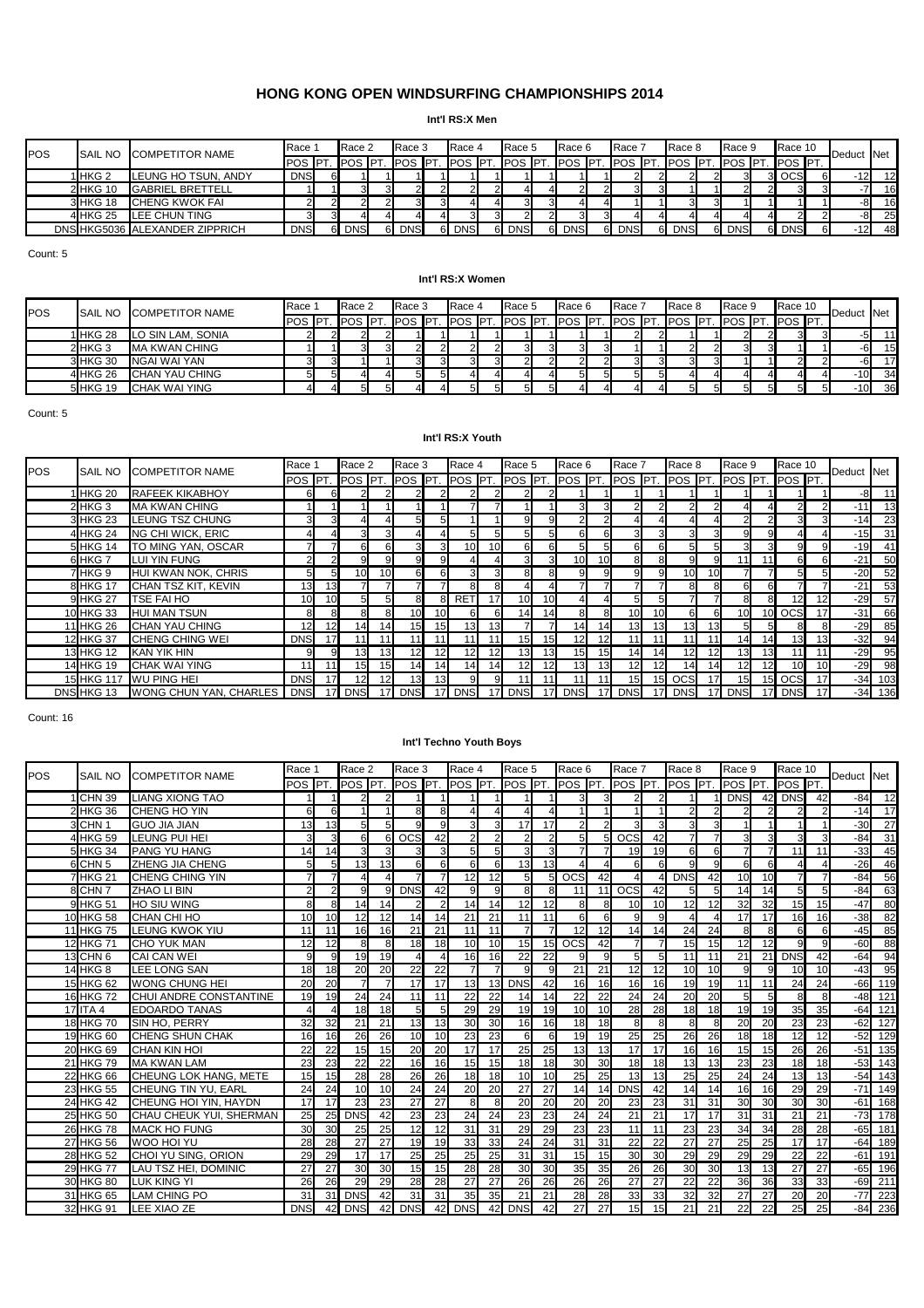| 33 HKG 46 | <b>SO CHUN SAN, JOHNSON</b>    | 21         |      | 31              |                 | 30         | <b>30</b> | 26              | 26  | <b>DNS</b> | 42        | 33         | 33   | 32         | 32        | 35              | 35  | 35         | 351        | 32         | -32  | $-77$ 240 |
|-----------|--------------------------------|------------|------|-----------------|-----------------|------------|-----------|-----------------|-----|------------|-----------|------------|------|------------|-----------|-----------------|-----|------------|------------|------------|------|-----------|
| 34 HKG 88 | <b>KWONG TSZ WING</b>          | 34         | 34   | 32 <sub>l</sub> | 32              | 29         | 29        | 32 <sub>l</sub> | 32  | 28         | <b>28</b> | 34         | 34   | 31         | 31        | 33 <sup>1</sup> | 33I | 33         | -331       | 34         | 34   | $-68$ 252 |
| 35 CHN 2  | LIN ZU BI                      | <b>RET</b> | 421  |                 |                 | <b>RET</b> | 42I       | 19              | 191 | <b>DNS</b> | 42        |            |      | DNS        | 421       | DNS             | 42  | <b>DNS</b> |            | 42 DNS     | -42  | $-84$ 257 |
| 36 HKG 87 | CHOI WING SING, FOSTER         | DNS        |      | <b>DNS</b>      | 42I             | <b>DNS</b> | 42I       | <b>DNS</b>      | 42  | <b>DNS</b> | 42        | 29         | -29  | <b>20</b>  | <b>20</b> | 28              | 28I | 26I        | <b>261</b> | 31         | -31  | $-84$ 260 |
| 37 HKG 84 | <b>FOK CHI SAM</b>             | <b>DNS</b> |      | DNS             | 42I             | <b>DNS</b> | 42I       | DNS             | 42  | <b>DNS</b> | 42        | 32         | -321 | 29         | 29        | 34              | 34  |            |            | <b>OCS</b> | -421 | $-84$ 267 |
|           | 38 HKG 110 FUNG TSUN HIN       | 35         | 351  | 33              | 33 <sup>1</sup> | <b>DNS</b> | 42I       | 36              | 361 | <b>DNS</b> |           | <b>DNS</b> | 42   | <b>DNS</b> | 42        | <b>DNS</b>      | 42  | 37         | 37         | 14         |      | $-84$ 281 |
|           | 39 HKG 116 KEUNG TSZ LOK       | 33         | 33 I | <b>DNS</b>      | 42I             | <b>DNS</b> | 42I       | 34              | 34  | <b>DNS</b> |           | <b>DNS</b> | 42   | <b>DNS</b> | 42        | <b>DNS</b>      | 42  | <b>DNS</b> | 42I        | 19         | 19   | $-84$ 296 |
|           | 40 HKG1690 LAU YIN LAI, JUSTIN | <b>DNS</b> |      | <b>DNS</b>      | 42I             | <b>DNS</b> | 42        | <b>DNS</b>      | 42  | <b>DNS</b> | 42        | 36         | 36I  | 34         | 34        | <b>DNS</b>      | 42  | <b>28</b>  | 28I        | <b>DNF</b> | 42   | $-84$ 308 |
| DNS HK 91 | LUI CHUN MING                  | <b>DNS</b> |      | <b>DNS</b>      | 42I             | <b>DNS</b> | 42        | <b>DNS</b>      | 42  | <b>DNS</b> | 42        | <b>DNS</b> | 42   | <b>DNS</b> | 42        | <b>DNS</b>      | 42  | <b>DNS</b> |            | 42 DNS     | 42   | $-84$ 336 |
|           |                                |            |      |                 |                 |            |           |                 |     |            |           |            |      |            |           |                 |     |            |            |            |      |           |

Count: 41

#### **Int'l Techno Youth Girls**

| <b>POS</b> | <b>SAIL NO</b>   | <b>COMPETITOR NAME</b>         | Race 1          |                 | Race 2             |                | Race 3     |           | Race 4     |           | Race 5          |              | Race 6                         |           | Race 7     |           | Race 8                 |    | Race 9          |                 | Race 10                     |    | Deduct Net |           |
|------------|------------------|--------------------------------|-----------------|-----------------|--------------------|----------------|------------|-----------|------------|-----------|-----------------|--------------|--------------------------------|-----------|------------|-----------|------------------------|----|-----------------|-----------------|-----------------------------|----|------------|-----------|
|            |                  |                                | POS <b>IPT.</b> |                 | <b>POS PT. POS</b> |                |            | IPT.      |            |           |                 |              | <b>POS PT. POS PT. POS PT.</b> |           |            |           | <b>POS PT. POS PT.</b> |    | <b>POS PT.</b>  |                 | . <b>I</b> POS <b>I</b> PT. |    |            |           |
|            | I CHN 41         | YANG LI PING                   |                 |                 |                    |                |            |           |            |           |                 |              |                                |           |            |           |                        |    |                 |                 |                             |    | $-4$       | 9         |
|            | 2 CHN 11         | <b>ZHUANG KAI XIN</b>          | 3               |                 | з.                 | 3              | 8          | 8.        |            |           |                 |              |                                |           |            |           |                        |    |                 |                 |                             |    | $-12$      | 23        |
|            | 3 HKG 31         | CHOI WING CHI, SANDY           | 9.              |                 |                    | $\overline{2}$ |            |           |            |           |                 |              |                                |           |            |           | 3                      |    |                 |                 | <b>OCS</b>                  | 20 | $-29$      | 27        |
|            | 4 CHN 33         | <b>CHEN XIAO SHAN</b>          |                 |                 |                    |                |            |           |            |           | q               | <sub>9</sub> |                                |           | 5          |           |                        |    |                 |                 |                             |    | $-14$      | 29        |
|            | 5 HKG 61         | <b>SEK NGAI TSIN</b>           | $\mathcal{P}$   |                 | 61                 | 6              |            |           |            |           | 3               | 3            |                                |           | g          | 9         | 6                      |    |                 |                 | $\mathcal{P}$               |    | $-16$      | 29        |
|            | 6 HKG 76         | CHAN TSZ WAI, JANUS            | 11              |                 |                    |                | 5          |           | 11         |           |                 |              |                                |           | 6          | 61        | 5                      | 5  | 10 <sup>1</sup> | 10              | 51                          |    | $-22$      | 52        |
|            | 7 CHN 34         | <b>CHEN JIN YING</b>           |                 |                 |                    | 4              | <b>OCS</b> | <b>20</b> | 14         |           |                 | 6            |                                |           |            |           | g                      |    |                 |                 |                             |    | $-34$      | 52        |
|            | 8 CHN 36         | ZHENG JUAN RU                  | 10              | 10 <sup>1</sup> | 8l                 |                | g          |           | R.         |           | 5               | 5            |                                |           |            |           |                        |    | 9l              | q               | 10                          | 10 | $-20$      | 58        |
|            | 9 ITA 49         | <b>MARTA TANAS</b>             | 51              |                 | 15 <sub>l</sub>    | 15             | 6          | 6         | 12         | 12        | 8               | 8            | 12                             |           | 11         | 111       | 13                     | 13 |                 | 51              | 12                          | 12 | $-28$      | 71        |
|            | 10 HKG 53        | <b>NGAI YI LAM</b>             | 14 <sub>1</sub> | 14              |                    | 11             | 3          |           | 9          |           | 12              | 12           |                                |           | 13         | 13        | 11 <sub>1</sub>        |    | 6І              |                 | 9                           |    | $-27$      | 72        |
|            | 11 HKG 38        | <b>LEONG HIU YEE</b>           | 12 <sub>l</sub> | 12              | 10 <sup>1</sup>    | 10             | 12         |           | 61         | 6         | 11              | 11           |                                |           | 10         | 10        | 8                      |    | 14              |                 | 14 OCS                      | 20 | $-34$      | 78        |
|            | 12 CHN 35        | <b>CHEN XIAO LI</b>            | 8               |                 | 9                  | $\mathbf{Q}$   | 11         |           | 15         | 15        | 15              | 15           | 13 <sub>h</sub>                |           | 8          |           | 10                     | 10 |                 |                 | 8                           |    | $-30$      | 79        |
|            | 13 HKG 39        | <b>TANG YEUK HEI</b>           | 15              | 15 <sub>l</sub> | 14                 | 14             | 10         |           | 10         | 10        | 10 <sup>1</sup> | 10           | 15                             |           | 15         | 15        | 12                     | 12 | 13 <sup>l</sup> | 13 <sup>1</sup> | 11                          |    | $-30$      | 95        |
|            | <b>14 CHN 8</b>  | <b>LU DONG YANG</b>            |                 |                 |                    | 12             | 13         | 13        |            |           | 16              | 16           | 10 <sup>1</sup>                | 10        | 12         | 12        | <b>DNS</b>             | 20 | <b>DNS</b>      | 20              | <b>DNS</b>                  | 20 | $-40$      | 96        |
|            | 15 HKG 73        | CHAN HOI WAN, ANGELA           | <b>DNS</b>      | 20              |                    | 20             | <b>DNS</b> | 20        | 13         |           | 13              | 13           | 14                             |           | 16         | 16        |                        | 14 |                 |                 | 6                           |    |            | $-40$ 107 |
|            | 16 HKG 22        | <b>CHAN PIK HEI</b>            | 13              | 1.3             | 131                |                | 14         |           | 16         |           | 14              | 14           | 16                             |           | 14         | 14        | 15                     | 15 |                 | 15              | 14                          | 14 |            | $-32$ 112 |
|            | <b>17 HKG 54</b> | KAN YIK HEI                    | <b>DNS</b>      | 20              | <b>DNS</b>         | 20             | <b>DNS</b> | 20        | <b>DNS</b> | 20        | <b>DNS</b>      | 20           |                                |           | 17         | 17        | 16                     | 16 | 16              | 16              | 13                          | 13 |            | $-40$ 139 |
|            |                  | DNS HKG5071 LAU YIN TING       | <b>DNS</b>      | <b>20</b>       | <b>DNS</b>         | <b>20</b>      | <b>DNS</b> | <b>20</b> | <b>DNS</b> | <b>20</b> | <b>DNS</b>      | <b>20</b>    | <b>DNS</b>                     | <b>20</b> | <b>DNS</b> | <b>20</b> | <b>DNS</b>             | 20 | <b>DNS</b>      | 20              | <b>DNS</b>                  | 20 |            | $-40$ 160 |
|            |                  | DNS HKG5120 CADMAN JOANNA MARY | <b>DNS</b>      | 20              | <b>DNS</b>         | 20             | <b>DNS</b> | 20        | <b>DNS</b> | 20        | <b>DNS</b>      | <b>20</b>    | <b>DNS</b>                     | 20        | <b>DNS</b> | <b>20</b> | <b>DNS</b>             | 20 | <b>DNS</b>      | <b>201</b>      | <b>DNS</b>                  | 20 |            | $-40$ 160 |

Count: 19

#### **Int'l Techno Junior Boys**

| POS | <b>SAIL NO</b>     | <b>COMPETITOR NAME</b>         | Race 1         |                         | Race 2        |                | Race 3         |    | Race 4                   |                 | Race 5         |                       | Race 6           |              | Race 7         |                | Race 8          |                | Race 9          |                         | Race 10         |                        | Deduct Net |           |
|-----|--------------------|--------------------------------|----------------|-------------------------|---------------|----------------|----------------|----|--------------------------|-----------------|----------------|-----------------------|------------------|--------------|----------------|----------------|-----------------|----------------|-----------------|-------------------------|-----------------|------------------------|------------|-----------|
|     |                    |                                | POS <b>PT</b>  |                         | <b>POS PT</b> |                | POS <b>IPT</b> |    | POS <sup>PT</sup>        |                 | <b>POS PT</b>  |                       | POS <b>PT</b>    |              | POS PT         |                | <b>POS PT</b>   |                | <b>POS PT</b>   |                         | POS PT.         |                        |            |           |
|     | 1 HKG 59           | LEUNG PUI HEI                  |                | 2                       |               |                | <b>OCS</b>     | 33 |                          |                 |                |                       |                  |              | <b>OCS</b>     | 33             | 3               |                |                 |                         |                 |                        | $-66$      | 12        |
|     | 2 CHN <sub>5</sub> | <b>ZHENG JIA CHENG</b>         | 4              | $\overline{\mathbf{A}}$ | ี             | 6              |                | 3  | $\mathcal{P}$            | $\overline{2}$  | 8              | 8                     |                  |              |                | $\overline{1}$ | 5 <sup>1</sup>  | 5 <sup>1</sup> | 4               | $\overline{4}$          | $\overline{2}$  | $\mathcal{P}$          | $-14$      | 22        |
|     | 3 CHN 7            | ZHAO LI BIN                    |                |                         | 3             | $\overline{3}$ | <b>DNS</b>     | 33 | $\overline{\mathcal{A}}$ | Δ               | 4              | $\boldsymbol{\Delta}$ | 6                | 6            | <b>OCS</b>     | 33             | $\overline{2}$  | $\mathcal{P}$  | 8               | 8                       | 3               | 3                      | $-66$      | 31        |
|     | 4 HKG 51           | <b>HO SIU WING</b>             |                | 5                       |               |                |                |    |                          | 7               |                |                       |                  |              | 5              | 5              | 6               |                | 25              | 25                      | 10              | 10                     | $-35$      | 42        |
|     | 5 HKG 58           | <b>CHAN CHI HO</b>             | 6              | 6                       |               | 5              | 8              |    | 12                       | 12              | 6              | 6                     | 3                |              |                |                |                 |                | 11              | 11                      | 11              | 11                     | $-23$      | 44        |
|     | 6 HKG 71           | <b>CHO YUK MAN</b>             | 8              | 8                       |               | 2              | 11             | 11 | $5\overline{5}$          | 5               | 10             | 10                    | $\overline{OCS}$ | 33           | $\overline{2}$ |                | $\mathbf{Q}$    | 9              | 6               | 6                       | 6               | 6                      | $-44$      | 48        |
|     | <b>7 HKG 75</b>    | <b>LEUNG KWOK YIU</b>          | $\overline{7}$ | $\overline{7}$          | a             | 9              | 14             | 14 | 6                        | 6               | $\overline{3}$ | 3                     |                  |              | 8              | 8              | 17              | 17             | 5               | 5 <sub>l</sub>          | 4               | $\boldsymbol{\Lambda}$ | $-31$      | 49        |
|     | 8 HKG 72           | CHUI ANDRE CONSTANTINE         | 12             | 12                      | 15            | 15             | 5              | 5  | 13                       | 13              | 9              | 9                     | 14               | 14           | 16             | 16             | 13              | 13             | 3               | $\overline{\mathbf{3}}$ | 5               | 5                      | $-31$      | 74        |
|     | 9 HKG 60           | CHENG SHUN CHAK                | 10             | 10                      | 17            | 17             |                |    | 14                       | 14              | $\overline{2}$ | $\overline{2}$        | 12               | 12           | 17             | 17             | 19              | 19             | 12              | 12                      | $\overline{7}$  |                        | $-36$      | 78        |
|     | 10 ITA 4           | <b>EDOARDO TANAS</b>           | 3              | 3                       | 11            | 11             | $\mathcal{P}$  |    | 20                       | 20              | 13             | 13                    | 5                |              | 20             | 20             | 12              | 12             | 13              | 13                      | 29              | 29                     | $-49$      | 79        |
|     | 11 HKG 70          | SIN HO. PERRY                  | 24             | 24                      | 12            | 12             |                |    | 21                       | $\overline{21}$ | 11             | 11                    | 11               | 11           | 3              | 3              |                 |                | 14              | 14                      | 18              | 18                     | $-45$      | 80        |
|     | 12 HKG 69          | <b>CHAN KIN HOI</b>            | 14             | 14                      |               | 8              | 13             | 13 | 9                        | 9               | 18             | 18                    | 8                |              | 10             | 10             | 10              | 10             | 9               | $\mathbf{Q}$            | 20              | 20                     | $-38$      | 81        |
|     | 13 HKG 79          | <b>MA KWAN LAM</b>             | 15             | 15                      | 13            | 13             | 10             | 10 | 8                        | 8               | 12             | 12                    | 22               | 22           | 11             | 11             | $\overline{7}$  | $\overline{7}$ | 16              | 16                      | 13              | 13                     | $-38$      | 89        |
|     | 14 HKG 66          | CHEUNG LOK HANG, METE          | q              | 9                       | 19            | 19             | 18             | 18 | 10                       | 10              | $5 \square$    | 5                     | 17               | 17           |                |                | 18              | 18             | 17              | 17                      | 8               | 8                      | $-37$      | 91        |
|     | 15 HKG 55          | <b>CHEUNG TIN YU. EARL</b>     | 16             | 16                      |               |                | 16             | 16 | 11                       | 11              | 20             | 20                    | $\mathbf{Q}$     | $\mathbf{Q}$ | <b>DNS</b>     | 33             | 8               | 8              | 10              | 10 <sup>1</sup>         | 23              | 23                     | $-56$      | 94        |
|     | 16 HKG 42          | CHEUNG HOI YIN, HAYDN          | 11             | 11                      | 14            | 14             | 19             | 19 | 3                        | 3               | 14             | 14                    | 13               | 13           | 15             | 15             | 24              | 24             | 23              | 23                      | 24              | 24                     |            | $-48$ 112 |
|     | 17 HKG 50          | CHAU CHEUK YUI, SHERMAN        | 17             | 17                      | <b>DNS</b>    | 33             | 15             | 15 | 15                       | 15              | 16             | 16                    | 16               | 16           | 13             | 13             | 11              | 11             | $\overline{24}$ | 24                      | 16              | 16                     | $-57$      | 119       |
|     | 18 HKG 78          | <b>MACK HO FUNG</b>            | 22             | 22                      | 16            | 16             | 6              | 6  | 22                       | 22              | 22             | 22                    | 15               | 15           | 6              | 6              | 16              | 16             | 27              | 27                      | 22              | 22                     |            | $-49$ 125 |
|     | 19 HKG 56          | WOO HOI YU                     | 20             | 20                      | 18            | 18             | 12             | 12 | 24                       | $\overline{24}$ | 17             | 17                    | 23               | 23           | 14             | 14             | 20              | 20             | 18              | 18                      | $\overline{12}$ | $\overline{12}$        |            | $-47$ 131 |
|     | 20 HKG 52          | CHOI YU SING, ORION            | 21             | 21                      | 10            | 10             | 17             | 17 | 16                       | 16              | 24             | 24                    | 10               | 10           | 22             | 22             | $\overline{22}$ | 22             | $\overline{22}$ | 22                      | 17              | 17                     | $-46$      | 135       |
|     | 21 HKG 77          | LAU TSZ HEI, DOMINIC           | 19             | 19                      | 21            | 21             | $\mathbf{Q}$   | q  | 19                       | 19              | 23             | 23                    | 27               | 27           | 18             | 18             | 23              | 23             |                 |                         | 21              | 21                     | $-50$      | 137       |
|     | 22 HKG 80          | <b>LUK KING YI</b>             | 18             | 18                      | 20            | 20             | 20             | 20 | 18                       | 18              | 19             | 19                    | 18               | 18           | 19             | 19             | 15              | 15             | 29              | 29                      | $\overline{27}$ | $\overline{27}$        | $-56$      | 147       |
|     | 23 HKG 65          | <b>LAM CHING PO</b>            | 23             | 23                      | <b>DNS</b>    | 33             | 23             | 23 | 26                       | 26              | 15             | 15                    | 20               | 20           | 25             | 25             | 25              | 25             | 20              | <b>20</b>               | 15              | 15                     | $-59$      | 166       |
|     | 24 HKG 91          | <b>LEE XIAO ZE</b>             | <b>DNS</b>     | 33                      | <b>DNS</b>    | 33             | <b>DNS</b>     | 33 | <b>DNS</b>               | 33              | <b>DNS</b>     | 33                    | 19               | 19           | 9              | 9              | 14              | 14             | 15              | 15                      | 19              | 19                     |            | $-66$ 175 |
|     | 25 HKG 46          | SO CHUN SAN, JOHNSON           | 13             | 13                      | 22            | 22             | 22             | 22 | 17                       | 17              | <b>DNS</b>     | 33                    | 25               | 25           | 24             | 24             | 28              | 28             | 28              | <b>28</b>               | 26              | 26                     | $-61$      | 177       |
|     | 26 HKG 88          | <b>KWONG TSZ WING</b>          | 26             | 26                      | 23            | 23             | 21             | 21 | 23                       | 23              | 21             | 21                    | 26               | 26           | 23             | 23             | 26              | 26             | 26              | 26                      | 28              | 28                     | $-54$      | 189       |
|     | 27 HKG 87          | <b>CHOI WING SING, FOSTER</b>  | <b>DNS</b>     | 33                      | <b>DNS</b>    | 33             | <b>DNS</b>     | 33 | <b>DNS</b>               | 33              | <b>DNS</b>     | 33                    | 21               | 21           | 12             | 12             | 21              | 21             | 19              | 19                      | 25              | 25                     | $-66$      | 197       |
|     | 28 HKG 84          | <b>FOK CHI SAM</b>             | <b>DNS</b>     | 33                      | <b>DNS</b>    | 33             | <b>DNS</b>     | 33 | <b>DNS</b>               | 33              | <b>DNS</b>     | 33                    | 24               | 24           | 21             | 21             | 27              | 27             |                 | $\mathbf{2}$            | <b>OCS</b>      | 33                     | $-66$      | 206       |
|     | 29 HKG 110         | <b>FUNG TSUN HIN</b>           | 27             | 27                      | 24            | 24             | <b>DNS</b>     | 33 | 27                       | 27              | <b>DNS</b>     | 33                    | <b>DNS</b>       | 33           | <b>DNS</b>     | 33             | <b>DNS</b>      | 33             | 30              | 30                      | 9               | $\mathbf{Q}$           | $-66$      | 216       |
|     |                    | 30 HKG 116 KEUNG TSZ LOK       | 25             | 25                      | <b>DNS</b>    | 33             | <b>DNS</b>     | 33 | 25                       | 25              | <b>DNS</b>     | 33                    | <b>DNS</b>       | 33           | <b>DNS</b>     | 33             | <b>DNS</b>      | 33             | <b>DNS</b>      | 33                      | 14              | 14                     | $-66$      | 229       |
|     |                    | 31 HKG1690 LAU YIN LAI, JUSTIN | <b>DNS</b>     | 33                      | <b>DNS</b>    | 33             | <b>DNS</b>     | 33 | <b>DNS</b>               | 33              | <b>DNS</b>     | 33                    | 28               | 28           | 26             | 26             | <b>DNS</b>      | 33             | 21              | 21                      | <b>DNF</b>      | 33                     |            | $-66$ 240 |
|     | DNS HK 91          | <b>LUI CHUN MING</b>           | <b>DNS</b>     | 33                      | <b>DNS</b>    | 33             | <b>DNS</b>     | 33 | <b>DNS</b>               | 33              | <b>DNS</b>     | 33                    | <b>DNS</b>       | 33           | <b>DNS</b>     | 33             | <b>DNS</b>      | 33             | <b>DNS</b>      | 33                      | <b>DNS</b>      | 33                     | $-66$      | 264       |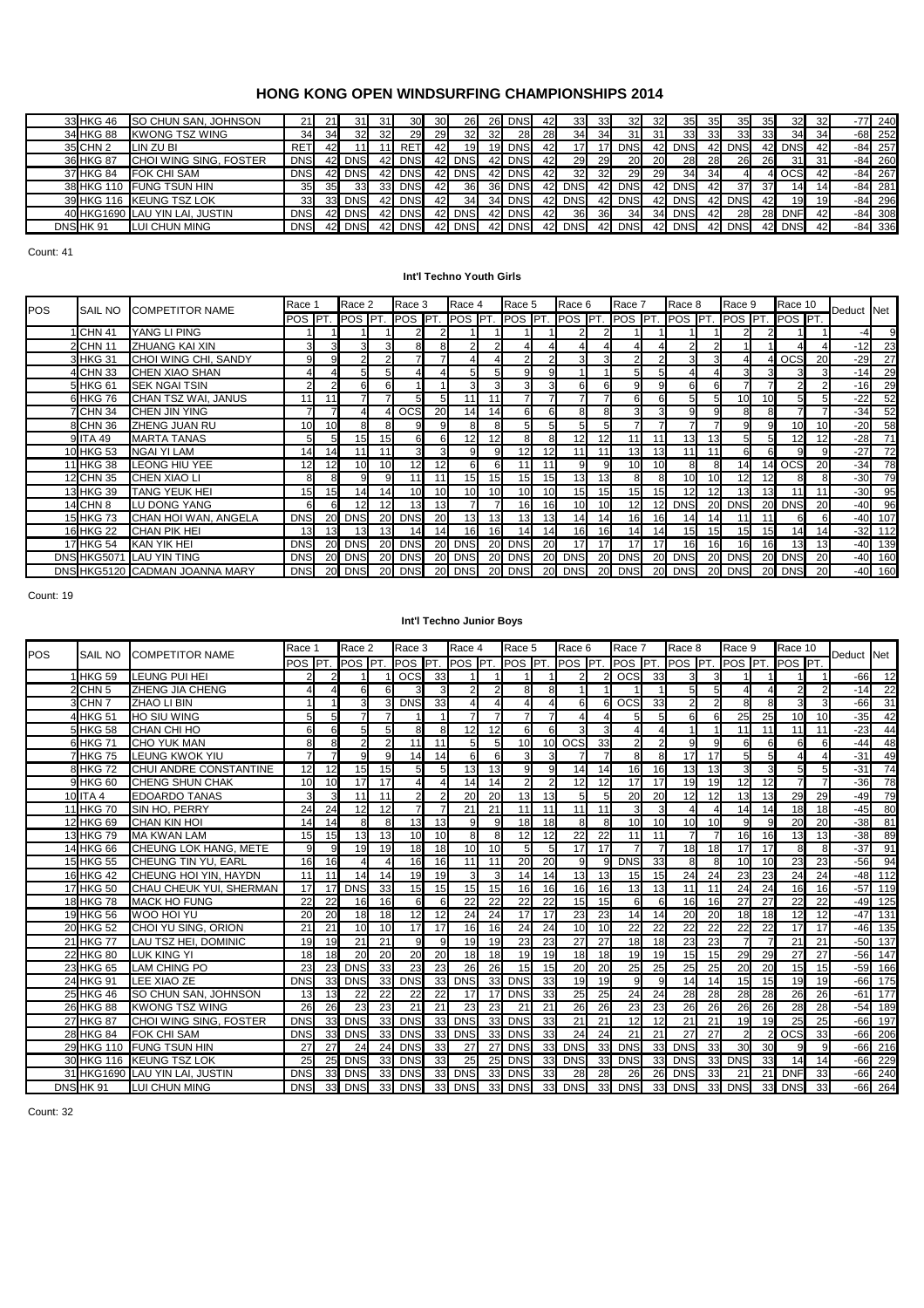#### **Int'l Techno Junior Girls**

| <b>POS</b> | <b>SAIL NO</b> | <b>COMPETITOR NAME</b>         | Race <sup>3</sup> |                 | Race 2         |     | Race 3      |            | Race 4      |                 | Race 5             |                 | Race 6          |    | Race 7          |    | Race 8                      |                 | Race 9     | Race 10    |                 | Deduct Net |           |
|------------|----------------|--------------------------------|-------------------|-----------------|----------------|-----|-------------|------------|-------------|-----------------|--------------------|-----------------|-----------------|----|-----------------|----|-----------------------------|-----------------|------------|------------|-----------------|------------|-----------|
|            |                |                                | POS PT.           |                 | <b>POS PT.</b> |     | <b>IPOS</b> | <b>IPT</b> | <b>IPOS</b> |                 | <b>PT. POS PT.</b> |                 | <b>IPOS PT.</b> |    | POS <b>IPT</b>  |    | . <b>I</b> POS <b>I</b> PT. |                 | POS PT.    | POS PT.    |                 |            |           |
|            | <b>ICHN</b> 11 | <b>ZHUANG KAI XIN</b>          |                   |                 |                |     |             |            |             |                 |                    |                 |                 |    |                 |    |                             |                 |            |            |                 | $-9$       | 12        |
|            | 2 HKG 61       | <b>SEK NGAI TSIN</b>           |                   |                 |                |     |             |            |             |                 |                    |                 |                 |    | 51              | 5. |                             |                 | 51         |            |                 | $-10$      | 17        |
|            | 3 CHN 33       | <b>CHEN XIAO SHAN</b>          |                   |                 |                | 3   |             |            |             |                 | 61                 | 6               |                 |    |                 |    |                             |                 |            |            |                 | $-9$       | 19        |
|            | 4 HKG 76       | CHAN TSZ WAI, JANUS            |                   |                 |                |     |             |            |             |                 |                    |                 |                 |    |                 |    | 3                           |                 |            |            |                 | $-14$      | 34        |
|            | 5 CHN 34       | <b>CHEN JIN YING</b>           | 6.                |                 |                |     | <b>OCS</b>  | 13         |             |                 | 31                 |                 |                 |    |                 |    |                             |                 | 6.         |            |                 | $-22$      | 34        |
|            | 6 HKG 53       | NGAI YI LAM                    |                   |                 |                | 61  |             |            |             |                 |                    |                 |                 |    |                 |    | 6.                          | 61              |            |            |                 | $-16$      | 44        |
|            | 7 ITA 49       | <b>MARTA TANAS</b>             |                   |                 |                | 81  |             |            |             |                 | 5.                 | 5               |                 |    |                 |    |                             |                 |            |            | 8               | $-16$      | 45        |
|            | 8 CHN 8        | LU DONG YANG                   |                   |                 |                |     |             |            |             |                 | 9.                 | 9               |                 |    |                 |    | <b>DNS</b>                  | 13 <sup>l</sup> | <b>DNS</b> | <b>DNS</b> | 13              | $-26$      | 58        |
|            | 9 HKG 73       | CHAN HOI WAN, ANGELA           | <b>DNS</b>        | 13 <sub>l</sub> | <b>DNS</b>     | 13. | <b>DNS</b>  |            |             |                 | 81                 |                 |                 |    |                 |    | 8.                          | 8.              | 81         |            |                 | $-26$      | 68        |
|            | 10 HKG 54      | KAN YIK HEI                    | <b>DNS</b>        | 13 <sup>l</sup> | <b>DNS</b>     |     | 13 DNS      | 13         | <b>DNS</b>  | 13 <sup>°</sup> | <b>DNS</b>         | 13 <sub>l</sub> | 10 <sup>1</sup> | 10 | 10 <sup>1</sup> | 10 | 9.                          | 91              | 9.         | 91         | 9               | $-26$      | 86        |
|            |                | DNS HKG5071 LAU YIN TING       | <b>DNS</b>        | 13 <sup>l</sup> | <b>DNS</b>     |     | 13 DNS      | 13         | <b>DNS</b>  | 13 <sup>l</sup> | <b>DNS</b>         | 13.             | <b>DNS</b>      |    | <b>DNS</b>      | 13 | <b>DNS</b>                  | 13              | <b>DNS</b> | <b>DNS</b> | 13              |            | $-26$ 104 |
|            |                | DNS HKG5120 CADMAN JOANNA MARY | <b>DNS</b>        | 13 <sup>l</sup> | <b>DNS</b>     |     | 13 DNS      | 13         | <b>DNS</b>  |                 | 13 DNS             | 13              | <b>DNS</b>      | 13 | <b>DNS</b>      | 13 | <b>DNS</b>                  |                 | 13 DNS     | <b>DNS</b> | 13 <sup>l</sup> |            | $-26$ 104 |

Count: 12

#### **Int'l Raceboard 7.8 Men and Women**

| POS | SAIL NO   | <b>COMPETITOR NAME</b>            | Race 1           |                 | Race 2          |                 | Race 3      |                 | Race 4     |      | Race 5         |                 | Race 6      |                 | Race 7        |             | Race 8                      |                 | Race 9         |     | Race 10      |    | Deduct Net |           |
|-----|-----------|-----------------------------------|------------------|-----------------|-----------------|-----------------|-------------|-----------------|------------|------|----------------|-----------------|-------------|-----------------|---------------|-------------|-----------------------------|-----------------|----------------|-----|--------------|----|------------|-----------|
|     |           |                                   | POS <b>IPT</b> . |                 | <b>IPOS PT.</b> |                 | <b>IPOS</b> | <b>PT</b>       | <b>POS</b> | IPT. | <b>POS</b> PT. |                 | <b>IPOS</b> | $\sqrt{P}$      | <b>POS PT</b> |             | . <b>I</b> POS <b>I</b> PT. |                 | POS <b>PT.</b> |     | . $POS IPT.$ |    |            |           |
|     |           | I HKG4449 MA YIK KAU              |                  |                 |                 |                 |             |                 |            |      |                |                 |             |                 |               |             |                             |                 |                |     |              |    | $-5$       | 9         |
|     | 2 CHN 31  | <b>HUANG HONG</b>                 |                  |                 |                 |                 |             |                 |            |      |                |                 |             |                 |               |             |                             |                 |                |     | <b>DNS</b>   | 15 | $-19$      | 13        |
|     |           | 3 HKG 200 WONG WAI MAN            | 51               |                 |                 |                 |             |                 | 5 DNS      | 15   | 3              | 3.              |             |                 |               |             |                             |                 |                |     |              |    | $-22$      | 34        |
|     |           | 4 HKG4447 MA KA HIM               | <b>DNS</b>       |                 | <b>DNS</b>      | 15 <sub>l</sub> | <b>DNS</b>  | 15I             |            |      |                |                 |             |                 |               |             | 31                          |                 | 51             |     |              |    | $-30$      | 38        |
|     |           | 5 HKG4900 LI CHAK TSUN            | 31               |                 |                 | 51              |             |                 |            |      |                | 51              | <b>DNS</b>  | 15 <sub>l</sub> | <b>DNS</b>    | 15          | <b>DNS</b>                  | 15              |                |     |              |    | $-30$      | 40        |
|     |           | 6 HKG 115 LEE KAI YUEN            |                  |                 |                 |                 |             |                 | <b>DNS</b> |      |                |                 | OCS         |                 |               |             |                             |                 |                |     |              | 5  | $-30$      | 40        |
|     |           | 7 HKG 720 WONG CHUNG YIN, JEFFERY | <b>DNS</b>       | 15              |                 |                 |             |                 |            |      |                |                 |             |                 |               |             | 8                           |                 |                |     |              |    | $-24$      | 52        |
|     |           | 8 HKG4931 LI TSZ CHUNG            | <b>DNS</b>       | 15 <sub>l</sub> |                 |                 | <b>DNS</b>  | 15I             | <b>DNS</b> |      |                |                 |             |                 |               |             | 6.                          |                 |                |     | <b>DNS</b>   | 15 | $-30$      | 70        |
|     |           | 9 HKG4957 NG TSZ LEUNG            | <b>DNS</b>       |                 | <b>DNS</b>      | 15              | <b>DNS</b>  |                 | DNS        |      | <b>DNS</b>     | 15              |             |                 |               |             |                             |                 |                |     |              |    |            | $-30$ 74  |
|     | 10 CHN 13 | <b>FENG XIN</b>                   | <b>DNS</b>       |                 | <b>DNS</b>      | 15 <sub>l</sub> | <b>DNS</b>  |                 | DNS        |      | <b>DNS</b>     | 15 <sub>l</sub> |             |                 |               |             | <b>DNS</b>                  |                 |                |     | <b>DNS</b>   | 15 |            | $-30$ 103 |
|     |           | 11 HKG4967 LAM YAT SANG           | <b>DNS</b>       |                 | <b>DNS</b>      | 15              | <b>DNS</b>  | 15I             | <b>DNS</b> |      | <b>DNS</b>     | 15              |             |                 |               |             | <b>DNS</b>                  | 15 <sub>h</sub> |                |     | <b>DNS</b>   | 15 |            | $-30$ 104 |
|     | 12 CHN 3  | <b>FUWEI</b>                      | <b>DNS</b>       |                 | <b>DNS</b>      | 15 <sub>l</sub> | <b>DNS</b>  | 15I             | <b>DNS</b> |      | <b>DNS</b>     | 15              | <b>DNS</b>  | 15              | <b>DNS</b>    | 15          | <b>DNS</b>                  | 15              | 10             | 101 | <b>DNS</b>   | 15 |            | $-30$ 115 |
|     | 13 CHN 10 | <b>SHU PENG</b>                   | <b>DNS</b>       |                 | <b>DNS</b>      | 15              | <b>DNS</b>  |                 | <b>DNS</b> |      | <b>DNS</b>     | 15              | <b>DNS</b>  | 15              | <b>DNS</b>    | 15          | <b>DNS</b>                  | 15              |                |     | <b>DNS</b>   | 15 |            | $-30$ 118 |
|     | DNSCHN 9  | <b>YUAN ZHI ZHEN</b>              | <b>DNS</b>       | 15              | <b>DNS</b>      |                 | 15 DNS      | 15 <sup>l</sup> | <b>DNS</b> |      | <b>DNS</b>     |                 | 15 DNS      | 15 <sub>l</sub> | <b>DNS</b>    | 15 <b>I</b> | <b>DNS</b>                  | 15 <sub>l</sub> | <b>DNS</b>     |     | <b>DNS</b>   | 15 |            | $-30$ 120 |

Count: 14

#### **Int'l Raceboard 7.8 Youth**

| POS | <b>SAIL NO</b>    | <b>COMPETITOR NAME</b>            | Race            | Race 2         | Race 3     |    | Race 4     | Race 5     | Race 6     | Race 7                                                                  | Race 8     | Race 9 | Race 10        | Deduct Net      |    |
|-----|-------------------|-----------------------------------|-----------------|----------------|------------|----|------------|------------|------------|-------------------------------------------------------------------------|------------|--------|----------------|-----------------|----|
|     |                   |                                   | <b>POS IPT.</b> | <b>POS PT.</b> |            |    |            |            |            | . IPOS IPT. IPOS IPT. IPOS IPT. IPOS IPT. IPOS IPT. IPOS IPT. IPOS IPT. |            |        | <b>POS PT.</b> |                 |    |
|     | I <b>I</b> CHN 31 | <b>HUANG HONG</b>                 |                 |                |            |    |            |            |            |                                                                         |            |        | <b>DNS</b>     | -8              | 8  |
|     |                   | 2 HKG4900 LI CHAK TSUN            |                 |                |            |    |            |            | <b>DNS</b> | <b>DNS</b>                                                              | <b>DNS</b> |        |                | 14 <sup>1</sup> | 21 |
|     |                   | 3 HKG 115 LEE KAI YUEN            |                 |                |            | ЗI | <b>DNS</b> |            | <b>OCS</b> |                                                                         |            |        |                | 14              | 23 |
|     |                   | 4 HKG 720 WONG CHUNG YIN, JEFFERY | <b>DNS</b>      |                |            |    |            |            |            |                                                                         |            | 51     |                | $-12$           | 29 |
|     |                   | 5 HKG4957 NG TSZ LEUNG            | <b>DNS</b>      | <b>DNS</b>     | <b>DNS</b> |    | <b>DNS</b> | <b>DNS</b> |            |                                                                         |            |        |                | 14              | 35 |
|     |                   | 6 HKG4967 LAM YAT SANG            | <b>DNS</b>      | <b>DNS</b>     | <b>DNS</b> | 71 | <b>DNS</b> | <b>DNS</b> |            |                                                                         | <b>DNS</b> |        | <b>DNS</b>     | 14              | 49 |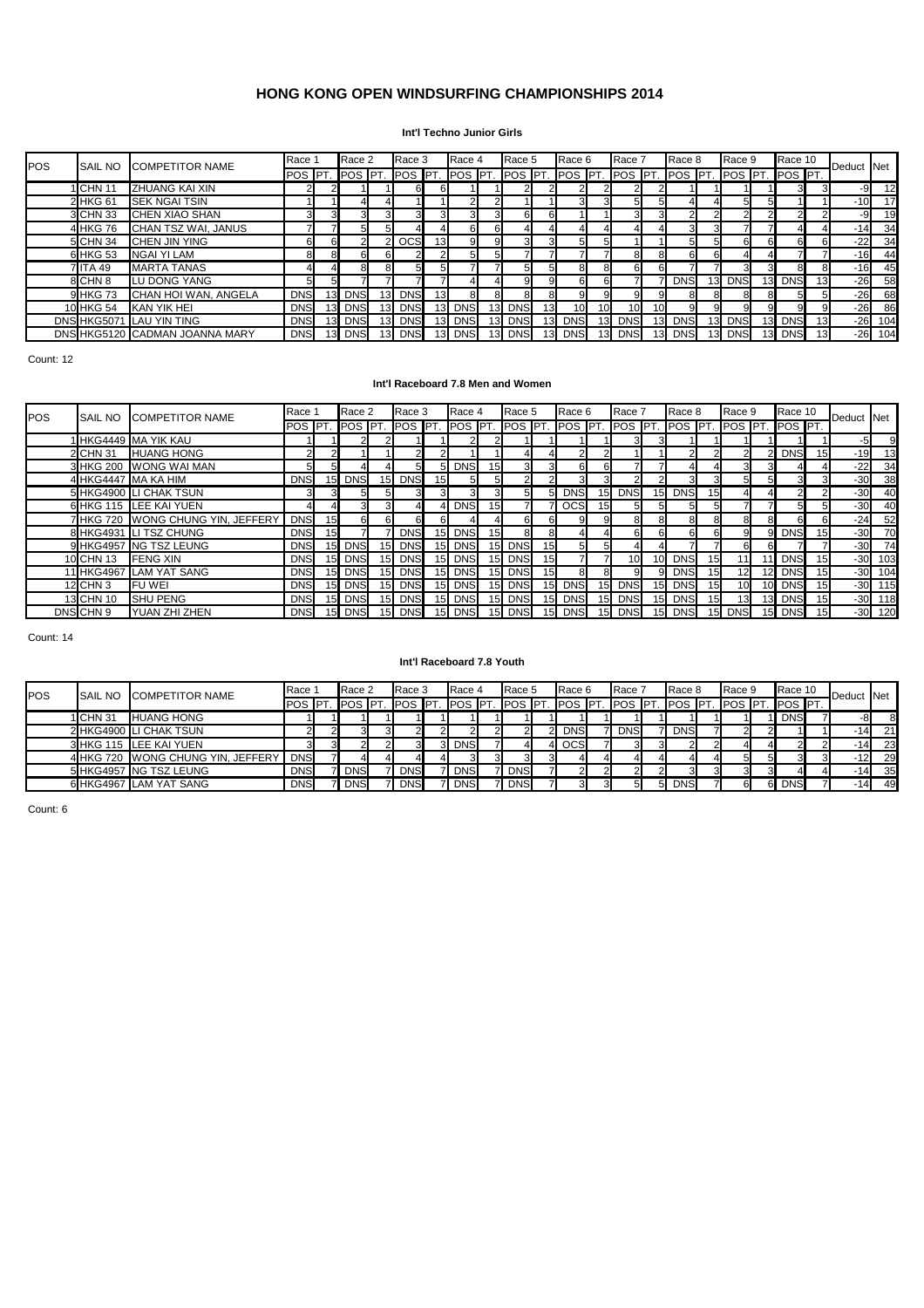### **National RS:X Men**

| POS | <b>SAIL NO</b> | <b>COMPETITOR NAME</b>         | Race 1     |            | Race 2         |    | Race 3     |     | Race 4     |                | Race 5                 |   | Deduct | <b>Net</b> |
|-----|----------------|--------------------------------|------------|------------|----------------|----|------------|-----|------------|----------------|------------------------|---|--------|------------|
|     |                |                                | <b>POS</b> | <b>IPT</b> | <b>POS PT.</b> |    | <b>POS</b> | IPT |            |                | <b>POS PT. POS PT.</b> |   |        |            |
|     | 1 HKG 18       | <b>CHENG KWOK FAI</b>          | 41         | 41         |                |    | ЗΙ         | 31  |            |                |                        |   | -4     | 6          |
|     | 2 HKG 10       | <b>GABRIEL BRETTELL</b>        |            |            |                | 3I |            |     |            |                | 31                     |   | -3     | 8          |
|     | 3 HKG 2        | LEUNG HO TSUN, ANDY            |            |            |                | 21 | 21         |     |            | 3 <sup>l</sup> | <b>OCS</b>             | 6 | -61    | 8          |
|     | 4 HKG 25       | LEE CHUN TING                  | 31         | 31         |                | 4Ι | 41         |     |            | 4              |                        |   | -4     | 13         |
|     |                | DNS HKG5036 ALEXANDER ZIPPRICH | <b>DNS</b> | 61         | <b>DNS</b>     | 61 | <b>DNS</b> | 61  | <b>DNS</b> | 61             | <b>DNS</b>             | 6 | -6     | 24         |

Count: 5

## **National RS:X Women**

| POS | <b>SAIL NO</b> | <b>COMPETITOR NAME</b> | Race 1 | Race 2         |                | Race 3                                  |    | Race 4 |    | Race 5         |                | Deduct Net |                |
|-----|----------------|------------------------|--------|----------------|----------------|-----------------------------------------|----|--------|----|----------------|----------------|------------|----------------|
|     |                |                        |        |                |                | POS PT. POS PT. POS PT. POS PT. POS PT. |    |        |    |                |                |            |                |
|     | 1 HKG 28       | LO SIN LAM, SONIA      |        |                |                |                                         |    |        |    | ЗI             |                | -31        | 6              |
|     | $2$ HKG 3      | <b>MA KWAN CHING</b>   | ЗΙ     |                |                | 21                                      |    | З.     | 31 |                |                | -31        | $\overline{z}$ |
|     | 3 HKG 30       | <b>NGAI WAI YAN</b>    | 21     | 3              |                | ЗΙ                                      |    |        |    |                |                | -3         | 8              |
|     | 4 HKG 26       | <b>CHAN YAU CHING</b>  | 5Ι     | 5 <sub>l</sub> | 5 <sub>l</sub> | $\overline{4}$                          |    |        | 4  | 41             |                | -5         | 17             |
|     | 5 HKG 19       | <b>ICHAK WAI YING</b>  | 41     |                |                | 5 <sub>l</sub>                          | 51 | 51     | 51 | 5 <sup>1</sup> | $5 \mathsf{I}$ | -5         | 18             |

Count: 5

## **National RS:X Youth**

| POS | SAIL NO           | <b>COMPETITOR NAME</b>     | Race 1          |                 | Race 2                  |                | Race 3         |                 | Race 4     |                 | Race 5                 |                 | Deduct | <b>Net</b> |
|-----|-------------------|----------------------------|-----------------|-----------------|-------------------------|----------------|----------------|-----------------|------------|-----------------|------------------------|-----------------|--------|------------|
|     |                   |                            | <b>POS</b>      | IPT.            | <b>POS</b>              | IPT.           | <b>POS</b>     | PT.             | POS        | PT.             | POS PT.                |                 |        |            |
|     | 1 HKG 20          | <b>RAFEEK KIKABHOY</b>     |                 |                 |                         |                |                |                 |            |                 |                        |                 | -1     | 4          |
|     | $2$ HKG 3         | <b>MA KWAN CHING</b>       | 31              | 31              | $\mathsf{2}\mathsf{l}$  | $\overline{c}$ | $\mathsf{2}$   | $\overline{2}$  | 4          | 4               | $\mathsf{2}\mathsf{l}$ | $\overline{2}$  | -4     | 9          |
|     | 3 HKG 23          | <b>LEUNG TSZ CHUNG</b>     | 21              | 2               | 41                      | 4              | 41             | 41              | 2          | $\overline{2}$  | 3                      | 3               | -4     | 11         |
|     | 4 HKG 24          | <b>NG CHI WICK, ERIC</b>   | $6 \mid$        | 6               | $\overline{\mathbf{3}}$ | 3              | $\overline{3}$ | $\mathbf{3}$    | 9          | 9               | $\overline{a}$         |                 | $-9$   | 16         |
|     | 5 HKG 14          | TO MING YAN, OSCAR         | 5 <sub>l</sub>  | $5 \mid$        | 6                       | 6              | 5 <sub>l</sub> | 5 <sub>l</sub>  | 3          | 3               | 9                      | 9               | $-9$   | 19         |
|     | 6 HKG 27          | <b>TSE FAI HO</b>          | 41              | 41              | 5 <sub>l</sub>          | 5 <sub>l</sub> | 7              |                 | 8          | 8               | 12                     | 12              | $-12$  | 24         |
|     | <b>7 HKG 17</b>   | <b>CHAN TSZ KIT, KEVIN</b> |                 |                 |                         | 7              | 8              | 8               | 6          | 6               |                        |                 | -8     | 27         |
|     | 8 HKG 9           | HUI KWAN NOK, CHRIS        | 9               | $9 \mid$        | 9 <sub>l</sub>          | 9              | 10             | 10              | 7          |                 | 5 <sub>l</sub>         | 5 <sub>l</sub>  | $-10$  | 30         |
|     | 9 HKG 7           | <b>LUI YIN FUNG</b>        | 10              | 10 <sup>1</sup> | 8                       | 8              | $\overline{9}$ | 9               | 11         | 11              | 6                      | 6               | $-11$  | 33         |
|     | 10 HKG 33         | <b>HUI MAN TSUN</b>        | 8               | 8               | 10                      | 10             | 6              | 6               | 10         | 10 <sup>1</sup> | <b>OCS</b>             | 17              | $-17$  | 34         |
|     | <b>11 HKG 26</b>  | <b>CHAN YAU CHING</b>      | 14              | 14              | 13                      | 13             | 13             | 13              | 5          | 5               | 8                      | 8               | $-14$  | 39         |
|     | 12 HKG 19         | <b>CHAK WAI YING</b>       | 13              | 13              | 12                      | 12             | 14             | 14              | 12         | 12              | 10                     | 10 <sup>1</sup> | $-14$  | 47         |
|     | 13 HKG 37         | <b>CHENG CHING WEI</b>     | 12 <sub>l</sub> | 12              | 11                      | 11             | 11             |                 | 14         | 14 <sub>1</sub> | 13                     | 13              | $-14$  | 47         |
|     | <b>14 HKG 12</b>  | <b>KAN YIK HIN</b>         | 15              | 15              | 14                      | 14             | 12             | 12 <sub>l</sub> | 13         | 13              | 11                     | 11              | $-15$  | 50         |
|     | 15 HKG 117        | <b>WU PING HEI</b>         | 11              | 11              | 15                      | 15             | <b>OCSI</b>    | 17              | 15         | 15              | <b>OCS</b>             | 17              | $-17$  | 58         |
|     | <b>DNS HKG 13</b> | WONG CHUN YAN, CHARLES     | <b>DNS</b>      | 17              | <b>DNS</b>              |                | <b>DNSI</b>    | 17 <sub>l</sub> | <b>DNS</b> | 17              | <b>DNS</b>             | 17              | $-17$  | 68         |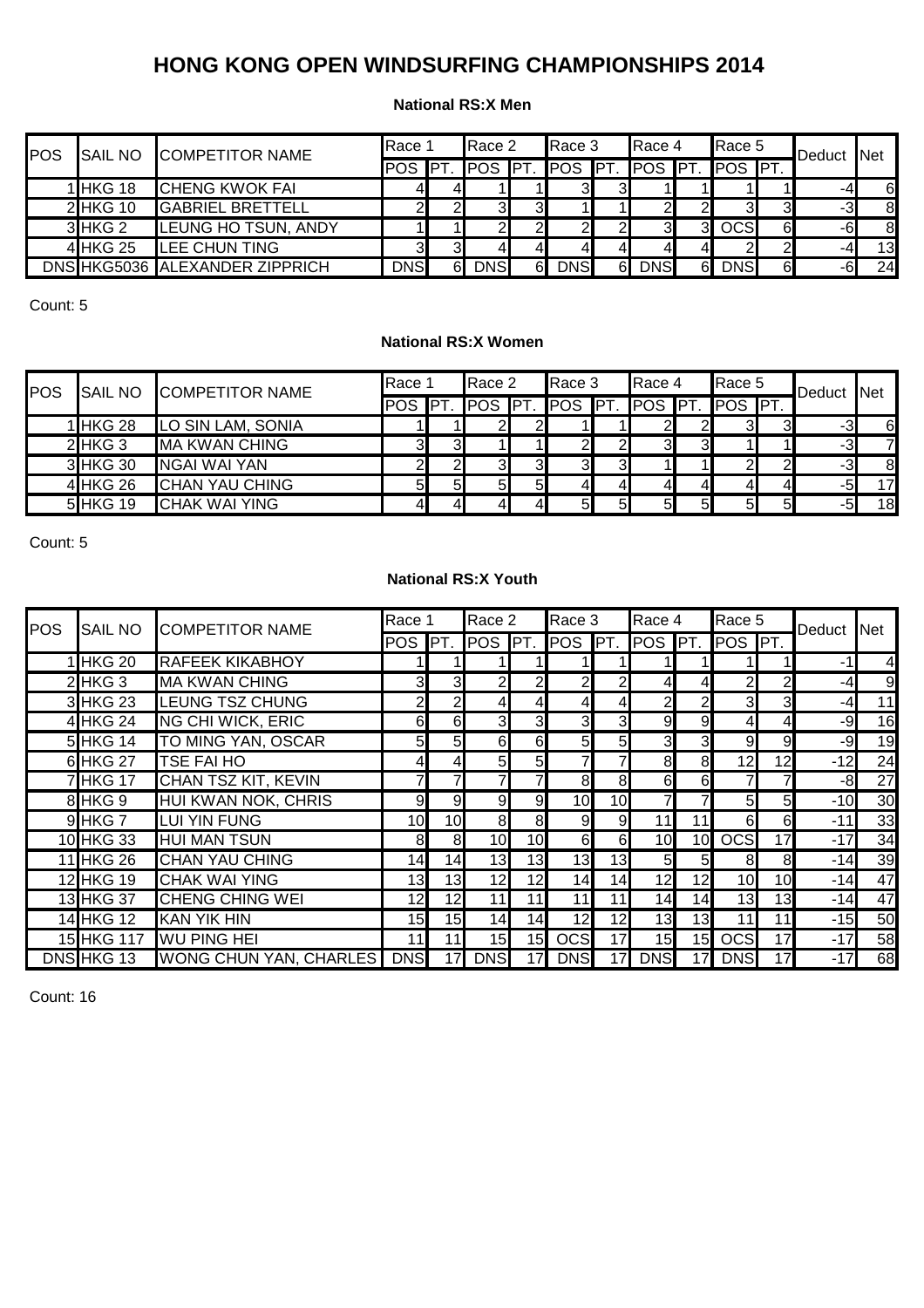## **National Techno Youth Boys**

| <b>POS</b> | <b>SAIL NO</b>   | <b>COMPETITOR NAME</b>         | Race 1           |                  | Race 2                  |                 | Race 3                  |                 | Race 4                  |                         | Race 5                  |                         | Deduct | Net                     |
|------------|------------------|--------------------------------|------------------|------------------|-------------------------|-----------------|-------------------------|-----------------|-------------------------|-------------------------|-------------------------|-------------------------|--------|-------------------------|
|            |                  |                                | POS PT.          |                  | POS <sup>PT</sup> .     |                 | POS PT.                 |                 | POS PT.                 |                         | POS PT.                 |                         |        |                         |
|            | 1 HKG 36         | CHENG HO YIN                   | $\mathbf{1}$     | 1                | $\mathbf{1}$            | $\mathbf{1}$    | $\mathbf{1}$            | 1               | 1                       | $\overline{1}$          | $\mathbf{1}$            | $\mathbf{1}$            | $-1$   | $\overline{\mathbf{A}}$ |
|            | 2 HKG 59         | LEUNG PUI HEI                  | $\overline{2}$   | $\overline{2}$   | $\overline{OCS}$        | 36              | $\overline{\mathbf{4}}$ | 4               | $\overline{2}$          | $\overline{2}$          | $\overline{2}$          | $\overline{2}$          | $-36$  | 10                      |
|            | 3 HKG 34         | <b>PANG YU HANG</b>            | 4                | 4                | 15                      | 15              | $\overline{3}$          | $\overline{3}$  | $\overline{5}$          | 5                       | 8                       | $\infty$                | $-15$  | 20                      |
|            | 4 HKG 58         | <b>CHAN CHI HO</b>             | دى               | $\overline{3}$   | 5                       | 5               | $\overline{2}$          | $\overline{2}$  | 14                      | 14                      | 13                      | 13                      | $-14$  | 23                      |
|            | 5 HKG 75         | <b>LEUNG KWOK YIU</b>          | $\overline{7}$   | $\overline{7}$   | $\overline{10}$         | 10              | 19                      | 19              | $6 \overline{}$         | 6                       | 3                       | دى                      | $-19$  | 26                      |
|            | 6 HKG 8          | <b>LEE LONG SAN</b>            | $\overline{15}$  | 15               | 8                       | 8               | 6                       | 6               | $\overline{7}$          | 7                       | $\overline{7}$          | 7                       | $-15$  | 28                      |
|            | <b>7 HKG 71</b>  | <b>CHO YUK MAN</b>             | $\overline{OCS}$ | 36               | IJ                      | 3               | 10                      | 10              | 10                      | 10                      | 6                       | 6                       | $-36$  | 29                      |
|            | 8 HKG 51         | <b>HO SIU WING</b>             | 5 <sub>l</sub>   | $\overline{5}$   | $\overline{6}$          | 6               | $\overline{7}$          | 7               | 28                      | 28                      | $\overline{12}$         | 12                      | $-28$  | 30                      |
|            | 9 HKG 70         | SIN HO, PERRY                  | $\overline{12}$  | $\overline{12}$  | $\overline{\mathbf{4}}$ | 4               | 5                       | 5               | $\overline{17}$         | 17                      | 20                      | 20                      | $-20$  | 38                      |
|            | 10 HKG 72        | <b>CHUI ANDRE CONSTANTINE</b>  | 16               | 16               | $\overline{20}$         | 20              | 15                      | 15              | $\overline{\mathbf{4}}$ | $\overline{\mathbf{4}}$ | 5                       | 5                       | $-20$  | 40                      |
|            | 11 HKG 69        | <b>CHAN KIN HOI</b>            | 8                | $\infty$         | $\overline{13}$         | $\overline{3}$  | $\overline{11}$         | $\overline{11}$ | 12                      | 12                      | 23                      | 23                      | $-23$  | 44                      |
|            | 12 HKG 62        | <b>WONG CHUNG HEI</b>          | $\overline{11}$  | 11               | $\overline{12}$         | 12              | $\overline{14}$         | 14              | $\overline{9}$          | $\overline{9}$          | $\overline{21}$         | $\overline{21}$         | $-21$  | 46                      |
|            | 13 HKG 21        | <b>CHENG CHING YIN</b>         | $\overline{OCS}$ | 36               | $\overline{2}$          | $\overline{2}$  | <b>DNS</b>              | 36              | $\infty$                | $\infty$                | $\overline{\mathbf{4}}$ | $\overline{\mathbf{4}}$ | $-36$  | 50                      |
|            | 14 HKG 79        | <b>MA KWAN LAM</b>             | 24               | 24               | $\overline{14}$         | $\overline{14}$ | $\infty$                | $\infty$        | 19                      | 19                      | 15                      | 15                      | $-24$  | 56                      |
|            | 15 HKG 55        | <b>CHEUNG TIN YU, EARL</b>     | $\overline{9}$   |                  | 9 DNS                   | 36              | $\overline{9}$          | $\overline{9}$  | 13                      | 13                      | $\overline{26}$         | 26                      | $-36$  | $\overline{57}$         |
|            | 16 HKG 66        | <b>CHEUNG LOK HANG, METE</b>   | $\overline{19}$  | 19               | 9                       | 9               | $\overline{20}$         | 20              | $\overline{20}$         | 20                      | 10                      | 10                      | $-20$  | 58                      |
|            | 17 HKG 60        | <b>CHENG SHUN CHAK</b>         | $\overline{13}$  | 13               | $\overline{21}$         | $\overline{21}$ | $\overline{21}$         | 21              | 15                      | 15                      | g                       | g                       | $-21$  | 58                      |
|            | 18 ITA 4         | <b>EDOARDO TANAS</b>           | $\overline{6}$   | $6 \overline{6}$ | $\overline{24}$         | 24              | $\overline{13}$         | 13              | 16                      | 16                      | $\overline{32}$         | $\overline{32}$         | $-32$  | 59                      |
|            | 19 HKG 50        | CHAU CHEUK YUI, SHERMAN        | 18               | 18               | 17                      | 17              | 12                      | 12              | $\overline{27}$         | $\overline{27}$         | 18                      | 18                      | $-27$  | 65                      |
|            | 20 HKG 91        | <b>LEE XIAO ZE</b>             | $\overline{21}$  | $\overline{21}$  | $\overline{11}$         | 11              | $\overline{6}$          | 16              | 18                      | 18                      | $\overline{22}$         | $\overline{22}$         | $-22$  | 66                      |
|            | 21 HKG 78        | <b>MACK HO FUNG</b>            | 17               | $\overline{17}$  | $\overline{7}$          | 7               | $\frac{1}{8}$           | 18              | 30                      | 30                      | 25                      | $\overline{25}$         | $-30$  | 67                      |
|            | 22 HKG 56        | <b>WOO HOI YU</b>              | $\overline{25}$  | $\overline{25}$  | 18                      | 18              | $\overline{22}$         | $\overline{22}$ | $\overline{21}$         | 21                      | 14                      | 14                      | $-25$  | 75                      |
|            | 23 HKG 52        | <b>CHOI YU SING, ORION</b>     | 10               | 10               | 26                      | 26              | $\overline{24}$         | 24              | $\overline{25}$         | 25                      | 19                      | 19                      | $-26$  | 78                      |
|            | 24 HKG 77        | <b>LAU TSZ HEI, DOMINIC</b>    | $\overline{29}$  | 29               | $\overline{22}$         | $\overline{22}$ | $\overline{25}$         | $\overline{25}$ | $\overline{11}$         | $\overline{11}$         | $\overline{24}$         | 24                      | $-29$  | $\overline{82}$         |
|            | 25 HKG 84        | <b>FOK CHI SAM</b>             | 26               | $\overline{26}$  | $\overline{25}$         | $\overline{25}$ | 29                      | 29              | 3                       | 3                       | $\overline{OCS}$        | $\overline{36}$         | $-36$  | 83                      |
|            | 26 HKG 87        | <b>CHOI WING SING, FOSTER</b>  | $\overline{23}$  | $\overline{23}$  | $\overline{6}$          | 16              | $\overline{23}$         | 23              | $\overline{22}$         | $\overline{22}$         | $\overline{28}$         | $\overline{28}$         | $-28$  | $\overline{84}$         |
|            | <b>27 HKG 42</b> | <b>CHEUNG HOI YIN, HAYDN</b>   | $\overline{14}$  | 14               | $\overline{19}$         | 19              | $\overline{26}$         | 26              | $\overline{26}$         | 26                      | $\overline{27}$         | $\overline{27}$         | $-27$  | 85                      |
|            | 28 HKG 65        | <b>LAM CHING PO</b>            | 22               | $\overline{22}$  | 29                      | $\overline{29}$ | $\overline{27}$         | $\overline{27}$ | 23                      | 23                      | $\overline{17}$         | $\overline{17}$         | $-29$  | 89                      |
|            | 29 HKG 80        | <b>LUK KING YI</b>             | 20               | $\overline{20}$  | 23                      | 23              | $\overline{17}$         | $\overline{17}$ | $\overline{32}$         | 32                      | 30                      | 30                      | $-32$  | 90                      |
|            | 30 HKG 88        | <b>KWONG TSZ WING</b>          | 28               | $\overline{28}$  | $\overline{27}$         | $\overline{27}$ | 28                      | $\overline{28}$ | 29                      | 29                      | 31                      | 31                      | $-31$  | $\overline{112}$        |
|            | 31 HKG 46        | SO CHUN SAN, JOHNSON           | $\overline{27}$  | $\overline{27}$  | 28                      | 28              | 30                      | 30              | $\overline{31}$         | 31                      | 29                      | 29                      | $-31$  | 114                     |
|            |                  | 32 HKG 110 FUNG TSUN HIN       | <b>DNS</b>       | 36               | <b>DNS</b>              | 36              | <b>DNS</b>              | 36              | 33                      | 33                      | $\overline{11}$         | 11                      | $-36$  | 116                     |
|            |                  | 33 HKG1690 LAU YIN LAI, JUSTIN | 30               | 30               | 30                      | 30              | <b>DNS</b>              | 36              | 24                      | 24                      | <b>DNF</b>              | 36                      | $-36$  | 120                     |
|            |                  | 34 HKG 116 KEUNG TSZ LOK       | <b>DNS</b>       | 36               | <b>DNS</b>              | 36              | <b>DNS</b>              | 36              | <b>DNS</b>              | 36                      | 16                      | $\overline{16}$         | $-36$  | 124                     |
|            | DNS HK 91        | <b>LUI CHUN MING</b>           | <b>DNS</b>       |                  | <b>36 DNS</b>           | 36              | <b>DNS</b>              | 36              | <b>DNS</b>              | 36                      | <b>DNS</b>              | 36                      | $-36$  | $\overline{144}$        |

Count: 35

# **National Techno Youth Girls**

|            |                |                                | Race 1          |                 | Race 2         |                 | Race 3         |                 | Race 4          |                 | Race 5         |                 |        |                |
|------------|----------------|--------------------------------|-----------------|-----------------|----------------|-----------------|----------------|-----------------|-----------------|-----------------|----------------|-----------------|--------|----------------|
| <b>POS</b> | <b>SAIL NO</b> | <b>COMPETITOR NAME</b>         | <b>POS</b>      | PT.             | <b>POS</b>     | IPT.            | POS PT.        |                 | POS <b>PT.</b>  |                 | POS PT.        |                 | Deduct | <b>Net</b>     |
|            | 1 HKG 31       | <b>CHOI WING CHI, SANDY</b>    |                 |                 |                |                 |                |                 |                 |                 | <b>OCS</b>     | 13              | $-13$  | $\overline{4}$ |
|            | 2 HKG 61       | <b>SEK NGAI TSIN</b>           | 21              |                 | 31             | $3 \Box$        | 3 <sub>l</sub> | 31              |                 |                 |                |                 | -41    | 9              |
|            | 3 HKG 76       | <b>CHAN TSZ WAI, JANUS</b>     | 3 <sub>l</sub>  | 3 <sub>l</sub>  | $\overline{2}$ | $\overline{2}$  | 2              | 2               | 5 <sub>l</sub>  | 5 <sub>l</sub>  | $\mathbf{2}$   | $\mathbf{p}$    | $-5$   | 9              |
|            | 4 HKG 53       | <b>NGAI YI LAM</b>             | 51              | 51              | 6              | 6               | 5 <sub>l</sub> | 5 <sub>l</sub>  | 3 <sup>l</sup>  | 3               | 4              | 41              | -6     | 17             |
|            | 5 ITA 49       | <b>MARTA TANAS</b>             | 6               | 61              | 5 <sub>l</sub> | 5 <sub>l</sub>  |                |                 | 2 <sub>l</sub>  | 2               | 6              | 6               | $-7$   | 19             |
|            | 6 HKG 38       | <b>LEONG HIU YEE</b>           | 41              |                 |                | 41              | 41             |                 | 81              | 8 <sup>l</sup>  | <b>OCS</b>     | 13              | $-13$  | 20             |
|            | 7 HKG 73       | CHAN HOI WAN, ANGELA           |                 |                 | 9              | 9               | 8 <sup>l</sup> | 81              | 61              | 6               | 3              | 3               | -9     | 24             |
|            | 8 HKG 39       | <b>TANG YEUK HEI</b>           | 8               | 81              | 8              | 8               | 6              | 6               |                 |                 | 5 <sub>l</sub> | 5 <sub>l</sub>  | $-8$   | 26             |
|            | 9 HKG 22       | <b>CHAN PIK HEI</b>            | 9               | 9 <sub>l</sub>  |                |                 | $\overline{9}$ | 9               | 9               | 9               | 8              | 8               | -9     | 33             |
|            | 10 HKG 54      | <b>KAN YIK HEI</b>             | 10 <sup>1</sup> | 10I             | 10             | 10 <sup>1</sup> | 10             | 10 <sub>l</sub> | 10 <sup>1</sup> | 10 <sup>1</sup> | 7              |                 | $-10$  | 37             |
|            |                | DNS HKG5071 LAU YIN TING       | <b>DNS</b>      | 13 <sup>l</sup> | <b>DNS</b>     | 13              | <b>DNS</b>     | 13              | <b>DNS</b>      | 13              | <b>DNS</b>     | 13              | $-13$  | 52             |
|            |                | DNS HKG5120 CADMAN JOANNA MARY | <b>DNS</b>      | 13.             | <b>DNS</b>     | 13              | <b>DNS</b>     | 13              | <b>DNS</b>      | 13              | <b>DNS</b>     | 13 <sub>l</sub> | $-13$  | 52             |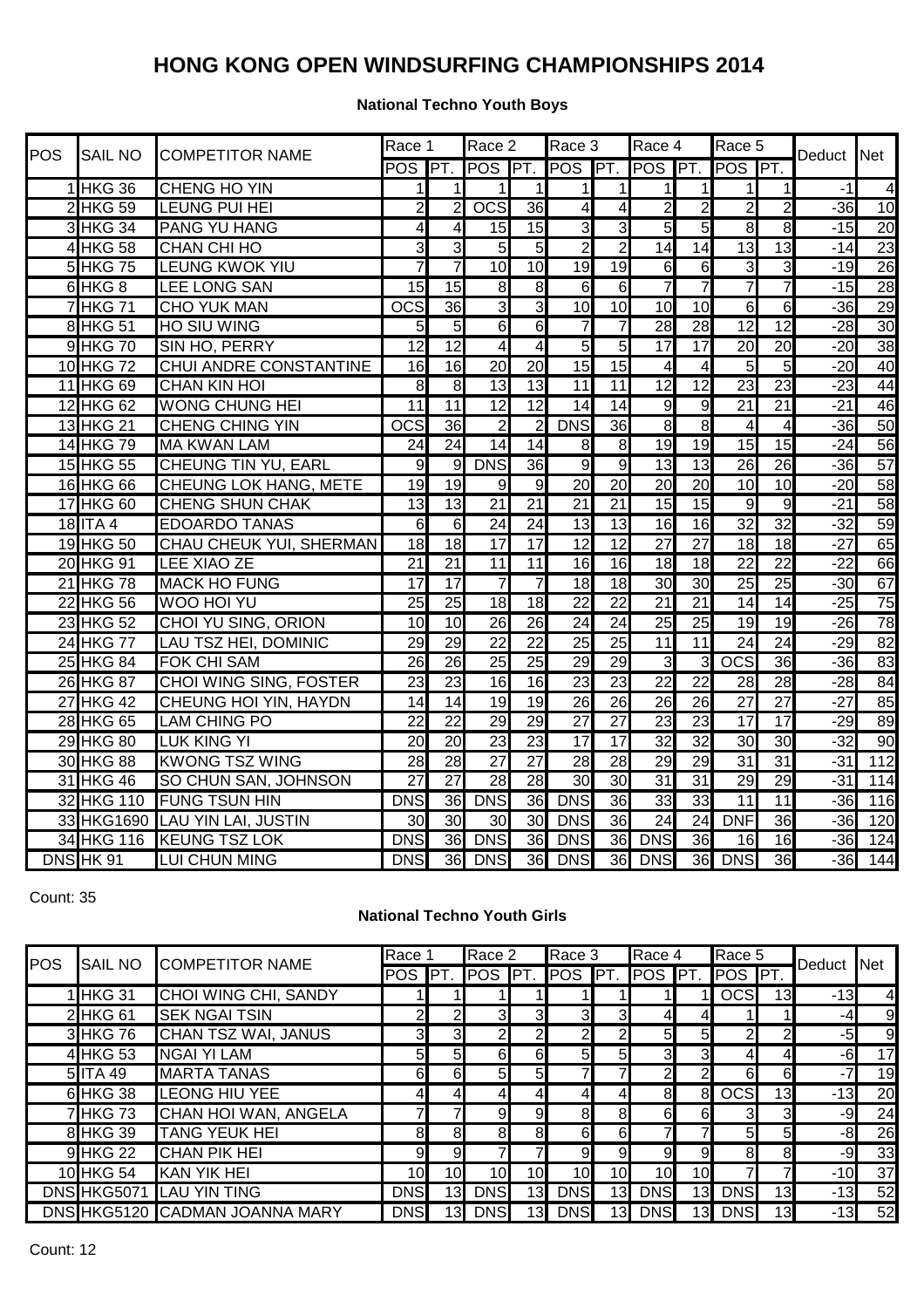## **National Techno Junior Boys**

| POS | <b>SAIL NO</b>   | <b>COMPETITOR NAME</b>        | Race 1              |                 | Race 2              |                 | Race 3          |                 | Race 4                  |                 | Race 5           |                 | Deduct | <b>Net</b>       |
|-----|------------------|-------------------------------|---------------------|-----------------|---------------------|-----------------|-----------------|-----------------|-------------------------|-----------------|------------------|-----------------|--------|------------------|
|     |                  |                               | POS                 | P               | POS <sup>PT</sup> . |                 | POS PT.         |                 | POS <sup>PT</sup> .     |                 | POS PT.          |                 |        |                  |
|     | 1 HKG 59         | <b>LEUNG PUI HEI</b>          | 1                   | 11              | $\overline{OCS}$    | $\overline{31}$ | $\overline{2}$  | $\overline{c}$  | $\mathbf{1}$            | 1               | 11               | 11              | $-31$  | $\overline{5}$   |
|     | 2 HKG 58         | CHAN CHI HO                   | $\overline{2}$      | $\overline{2}$  | $\overline{3}$      | $\overline{3}$  | 1               | $\mathbf{1}$    | $\overline{9}$          | $\overline{9}$  | $\overline{9}$   | $\overline{9}$  | -9     | 15               |
|     | 3 HKG 71         | <b>CHO YUK MAN</b>            | <b>OCS</b>          | 31              | 1                   | $\overline{1}$  | 7               | 7               | $\overline{5}$          | $\overline{5}$  | $\overline{4}$   | $\overline{4}$  | $-31$  | 17               |
|     | 4 HKG 75         | <b>LEUNG KWOK YIU</b>         | 5 <sub>l</sub>      | 5 <sub>l</sub>  | 7                   | 7               | 15              | 15              | $\overline{\mathbf{4}}$ | 4               | $\overline{2}$   | $\overline{2}$  | $-15$  | 18               |
|     | 5 HKG 51         | <b>HO SIU WING</b>            | $\overline{3}$      | 3               | 4                   | $\overline{4}$  | $\overline{4}$  | $\overline{4}$  | $\overline{23}$         | 23              | $\overline{8}$   | $\overline{8}$  | $-23$  | $\overline{19}$  |
|     | 6 HKG 70         | SIN HO, PERRY                 | 9                   | $\overline{9}$  | $\overline{2}$      | $\overline{2}$  | $\overline{3}$  | $\overline{3}$  | 12                      | $\overline{12}$ | 16               | 16              | $-16$  | 26               |
|     | <b>7 HKG 72</b>  | CHUI ANDRE CONSTANTINE        | $\overline{12}$     | $\overline{12}$ | $\overline{15}$     | 15              | $\overline{11}$ | 11              | $\overline{\mathbf{3}}$ | دن              | دن               | دی              | $-15$  | 29               |
|     | <b>8 HKG 69</b>  | <b>CHAN KIN HOI</b>           | 6                   | $\overline{6}$  | 9                   | 9               | 8               | 8               | 7                       | 7               | 18               | $\overline{18}$ | $-18$  | 30               |
|     | 9 HKG 79         | <b>MA KWAN LAM</b>            | 20                  | 20              | $\overline{10}$     | 10              | 5               | $\overline{5}$  | 14                      | 14              | $\overline{11}$  | $\overline{11}$ | $-20$  | 40               |
|     | 10 HKG 60        | <b>CHENG SHUN CHAK</b>        | 10                  | 10              | $\overline{16}$     | $\overline{16}$ | $\overline{17}$ | $\overline{17}$ | 10                      | 10              | $\overline{5}$   | $\overline{5}$  | $-17$  | 41               |
|     | 11 HKG 66        | <b>CHEUNG LOK HANG, METE</b>  | 15                  | 15              | 6                   | 6               | $\overline{16}$ | 16              | 15                      | $\overline{15}$ | $\overline{6}$   | 6               | $-16$  | 42               |
|     | 12 HKG 55        | <b>CHEUNG TIN YU, EARL</b>    | $\overline{7}$      | $\overline{7}$  | <b>DNS</b>          | 31              | 6               | 6               | $\infty$                | $\infty$        | $\overline{21}$  | $\overline{21}$ | $-31$  | 42               |
|     | $13$ ITA 4       | <b>EDOARDO TANAS</b>          | 4                   | 4               | 19                  | $\overline{19}$ | 10              | 10              | $\overline{11}$         | 11              | $\overline{27}$  | $\overline{27}$ | $-27$  | 44               |
|     | <b>14 HKG 50</b> | CHAU CHEUK YUI, SHERMAN       | 14                  | 14              | $\overline{12}$     | $\overline{12}$ | 9               | 9               | $\overline{22}$         | $\overline{22}$ | 14               | 14              | $-22$  | 49               |
|     | 15 HKG 91        | <b>LEE XIAO ZE</b>            | $\overline{17}$     | $\overline{17}$ | 8                   | $\infty$        | 12              | 12              | 13                      | 13              | $\overline{17}$  | 17              | $-17$  | 50               |
|     | 16 HKG 78        | <b>MACK HO FUNG</b>           | 13                  | 13              | 5                   | $\overline{5}$  | 14              | 14              | 25                      | 25              | 20               | 20              | -25    | 52               |
|     | $17$ HKG 56      | <b>WOO HOI YU</b>             | 21                  | $\overline{21}$ | 13                  | 13              | 18              | 18              | 16                      | 16              | 10 <sup>1</sup>  | 10              | $-21$  | 57               |
|     | 18 HKG 52        | CHOI YU SING, ORION           | $\overline{\infty}$ | $\infty$        | $\overline{21}$     | $\overline{21}$ | $\overline{20}$ | $\overline{20}$ | 20                      | $\overline{20}$ | 15               | 15              | $-21$  | 63               |
|     | 19 HKG 77        | LAU TSZ HEI, DOMINIC          | 25                  | $\overline{25}$ | $\overline{17}$     | $\overline{17}$ | $\overline{21}$ | 21              | 6                       | $\overline{6}$  | 19               | 19              | $-25$  | 63               |
|     | 20 HKG 87        | <b>CHOI WING SING, FOSTER</b> | 19                  | 19              | $\overline{11}$     | 11              | $\overline{19}$ | 19              | $\overline{17}$         | $\overline{17}$ | 23               | 23              | $-23$  | 66               |
|     | 21 HKG 42        | <b>CHEUNG HOI YIN, HAYDN</b>  | $\overline{11}$     | $\overline{11}$ | 14                  | $\overline{14}$ | $\overline{22}$ | $\overline{22}$ | $\overline{21}$         | $\overline{21}$ | $\overline{22}$  | $\overline{22}$ | $-22$  | 68               |
|     | <b>22 HKG 84</b> | <b>FOK CHI SAM</b>            | $\overline{22}$     | $\overline{22}$ | $\overline{20}$     | 20              | $\overline{25}$ | 25              | $\overline{2}$          | $\overline{2}$  | $\overline{ocs}$ | 31              | $-31$  | 69               |
|     | 23 HKG 65        | <b>LAM CHING PO</b>           | 18                  | 18              | 24                  | 24              | 23              | 23              | 18                      | 18              | 13               | 13              | $-24$  | $\overline{72}$  |
|     | 24 HKG 80        | <b>LUK KING YI</b>            | 16                  | 16              | $\overline{18}$     | $\overline{18}$ | $\overline{13}$ | $\overline{13}$ | $\overline{27}$         | $\overline{27}$ | 25               | 25              | $-27$  | $\overline{72}$  |
|     | 25 HKG 88        | <b>KWONG TSZ WING</b>         | $\overline{24}$     | $\overline{24}$ | $\overline{22}$     | $\overline{22}$ | $\overline{24}$ | $\overline{24}$ | 24                      | $\overline{24}$ | 26               | 26              | $-26$  | 94               |
|     | 26 HKG 46        | SO CHUN SAN, JOHNSON          | 23                  | $\overline{23}$ | 23                  | 23              | 26              | 26              | 26                      | 26              | $\overline{24}$  | $\overline{24}$ | $-26$  | 96               |
|     | 27 HKG 110       | <b>FUNG TSUN HIN</b>          | <b>DNS</b>          | 31              | <b>DNS</b>          | $\overline{31}$ | <b>DNS</b>      | $\overline{31}$ | $\overline{28}$         | 28              | $\overline{7}$   | 7               | $-31$  | 97               |
|     | 28 HKG1690       | <b>LAU YIN LAI, JUSTIN</b>    | 26                  | 26              | $\overline{25}$     | 25              | <b>DNS</b>      | 31              | 19                      | 19              | <b>DNF</b>       | 31              | $-31$  | 101              |
|     | 29 HKG 116       | <b>KEUNG TSZ LOK</b>          | <b>DNS</b>          | 31              | <b>DNS</b>          | 31              | <b>DNS</b>      | 31              | <b>DNS</b>              | 31              | 12               | 12              | $-31$  | 105              |
|     | DNS HK 91        | <b>LUI CHUN MING</b>          | <b>DNS</b>          | 31              | <b>DNS</b>          | 31              | <b>DNS</b>      | 31              | <b>DNS</b>              | 31              | <b>DNS</b>       | 31              | $-31$  | $\overline{124}$ |

Count: 30

## **National Techno Junior Girls**

| POS | <b>SAIL NO</b> | <b>COMPETITOR NAME</b>         | Race 1         |                | Race 2          |                | Race 3         |    | Race 4         |                | Race 5         |                  | Deduct | <b>Net</b> |
|-----|----------------|--------------------------------|----------------|----------------|-----------------|----------------|----------------|----|----------------|----------------|----------------|------------------|--------|------------|
|     |                |                                |                |                | POS PT. POS PT. |                | POS PT.        |    | <b>POS PT.</b> |                | POS PT.        |                  |        |            |
|     | 1 HKG 61       | <b>SEK NGAI TSIN</b>           |                |                |                 | ∠∣             | 21             |    | 3              | 3              |                |                  | $-3$   | 6          |
|     | 2 HKG 76       | CHAN TSZ WAI, JANUS            | 21             |                |                 |                |                |    |                |                | $\mathbf{2}$   |                  | -4     | 6          |
|     | $3$ HKG 53     | <b>NGAI YI LAM</b>             | 31             | 3 <sup>l</sup> |                 |                | 3              |    | ി              | $\overline{2}$ | 41             |                  | $-4$   | 12         |
|     | 4 ITA 49       | <b>MARTA TANAS</b>             | 41             |                | 3               | 31             | 41             |    |                |                | 5 <sub>l</sub> | $5 \blacksquare$ | -51    | 12         |
|     | $5HKG$ 73      | CHAN HOI WAN, ANGELA           | 5 <sub>l</sub> | 5Ι             | 5 <sub>l</sub>  | 5 <sub>l</sub> | 5 <sub>l</sub> | 5  | 5 <sub>l</sub> | 5 <sub>l</sub> | 3 <sup>l</sup> | 3 <sup>l</sup>   | $-5$   | 18         |
|     | $6$ HKG 54     | <b>KAN YIK HEI</b>             | 61             |                | 6               | 61             | 6              | 61 | 61             | 6              | 6              | 6                | -6     | 24         |
|     | DNS HKG5071    | LAU YIN TING                   | <b>DNS</b>     | 9 <sup>l</sup> | <b>DNS</b>      | 9 <sub>l</sub> | <b>DNS</b>     | 9  | <b>DNS</b>     | 9              | <b>DNS</b>     | 9                | -9     | 36         |
|     |                | DNS HKG5120 CADMAN JOANNA MARY | <b>DNS</b>     | 91             | <b>DNS</b>      | 91             | <b>DNS</b>     | 9  | <b>DNS</b>     | 9              | <b>DNS</b>     | 9                | $-9$   | 36         |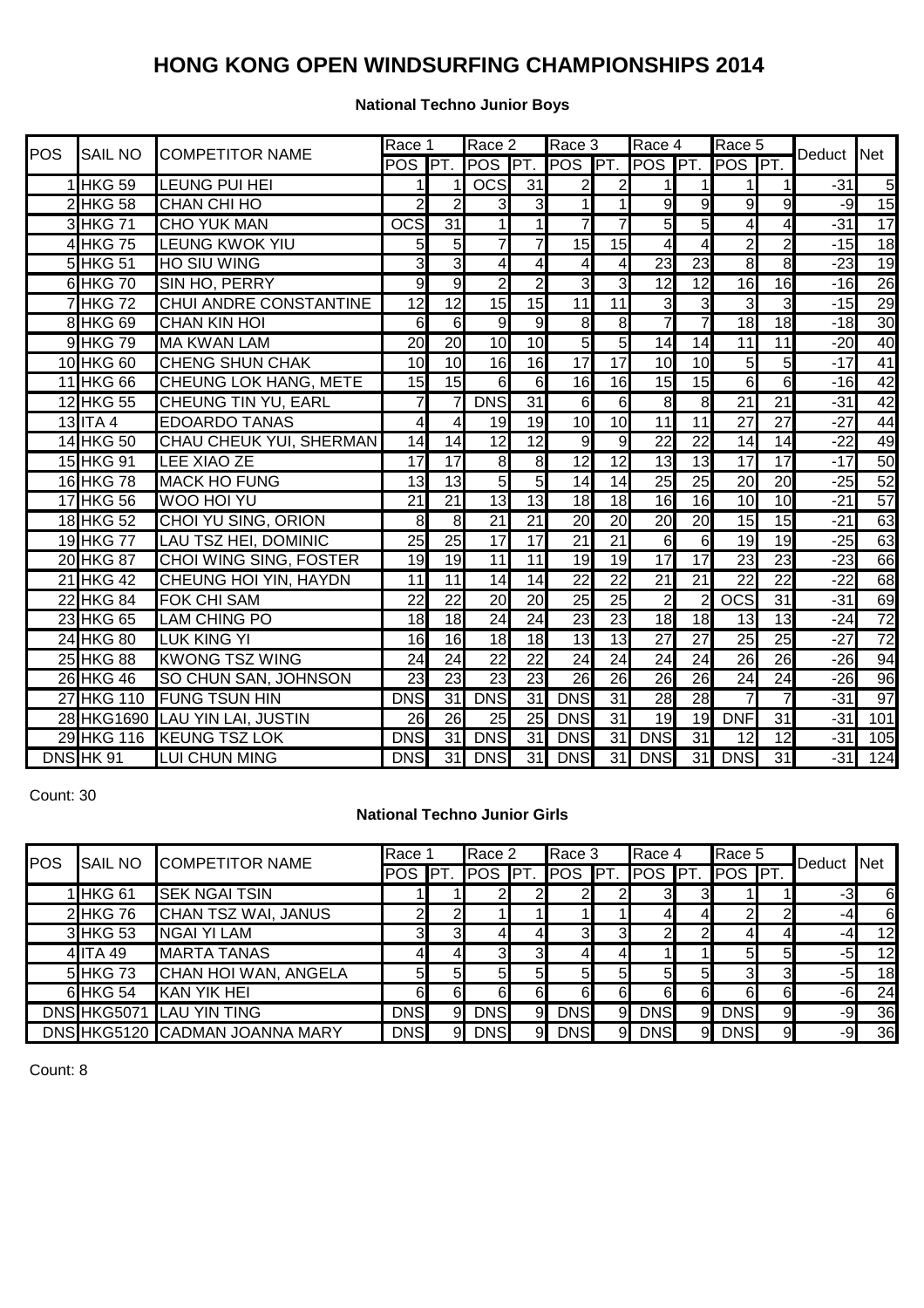### **National Raceboard 7.8 Men and Women**

|            |                | <b>COMPETITOR NAME</b>         | Race 1         |                 | Race 2           |                | Race 3         |                 | Race 4         |                 | Race 5          |                 | Deduct Net |                |
|------------|----------------|--------------------------------|----------------|-----------------|------------------|----------------|----------------|-----------------|----------------|-----------------|-----------------|-----------------|------------|----------------|
| <b>POS</b> | <b>SAIL NO</b> |                                | POS <b>PT.</b> |                 | POS <b>PT.</b>   |                | <b>POS PT.</b> |                 | POS PT.        |                 | POS PT.         |                 |            |                |
|            |                | 1 HKG4449 MA YIK KAU           |                |                 |                  |                |                |                 |                |                 |                 |                 | $-2$       | $\mathbf{4}$   |
|            |                | 2 HKG4447 MA KA HIM            | 2 <sub>l</sub> | 21              |                  |                | $\overline{2}$ | 21              | 41             | $\overline{4}$  | 3 <sup>l</sup>  | 3               | -4         | 8 <sup>1</sup> |
|            |                | 3 HKG 200 WONG WAI MAN         | 5 <sub>l</sub> | 5 <sub>l</sub>  | 6                | 6              | 3 <sup>l</sup> | 3               | $\overline{2}$ | $\overline{a}$  | 4               |                 | $-6$       | 14             |
|            |                | 4 HKG4957 NG TSZ LEUNG         | 41             | 41              | $3 \blacksquare$ | 3 <sup>l</sup> | 6              | 61              | 5 <sub>l</sub> | 5 <sub>l</sub>  | 7               |                 | $-7$       | 18             |
|            |                | 5 HKG 115 LEE KAI YUEN         | <b>OCS</b>     | 14              | 4                |                | $\overline{4}$ | 41              | 6              | 6               | 5 <sub>l</sub>  | 5               | $-14$      | 19             |
|            |                | 6 HKG4931 LITSZ CHUNG          | 3              | $3 \Box$        | 5 <sub>l</sub>   | 5 <sub>l</sub> | 5              | $5 \mid$        | 8              | 8 <sup>1</sup>  | <b>DNS</b>      | 14 <sub>1</sub> | $-14$      | 21             |
|            | 7HKG 720       | <b>WONG CHUNG YIN, JEFFERY</b> | 8              | 8               |                  |                | 71             |                 |                |                 | $6\blacksquare$ | 61              | -8         | 27             |
|            |                | 8 HKG4900 LI CHAK TSUN         | <b>DNS</b>     | 14              | <b>DNS</b>       | 14             | <b>DNS</b>     | 14              | 3 <sub>l</sub> | 31              | $\mathbf{2}$    | $\overline{2}$  | $-14$      | 33             |
|            | 9 CHN 13       | <b>FENG XIN</b>                | 61             | 6               | 9                | 91             | <b>DNS</b>     | 14              | 10             | 10 <sup>1</sup> | <b>DNS</b>      | 14              | $-14$      | 39             |
|            | 10 HKG4967     | <b>LAM YAT SANG</b>            |                |                 | 8                | 81             | <b>DNS</b>     | 14              |                |                 | <b>DNS</b>      | 14              | $-14$      | 40             |
|            | $11$ CHN 3     | <b>FUWEI</b>                   | <b>DNS</b>     | 141             | <b>DNS</b>       | 14             | <b>DNS</b>     | 14              | 9              | 9               | <b>DNS</b>      | 14              | $-14$      | 51             |
|            | 12 CHN 10      | <b>SHU PENG</b>                | <b>DNS</b>     | 141             | <b>DNS</b>       | 141            | <b>DNS</b>     | 14 <sub>l</sub> | 12             | 12I             | <b>DNS</b>      | 14              | $-14$      | 54             |
|            | DNSCHN 9       | YUAN ZHI ZHEN                  | <b>DNS</b>     | 14 <sub>l</sub> | <b>DNS</b>       | 14I            | <b>DNS</b>     | 141             | <b>DNS</b>     | 14              | <b>DNS</b>      | 14              | $-14$      | 56             |

Count: 13

## **National Raceboard 7.8 Youth**

| <b>POS</b> | <b>SAIL NO</b> | <b>COMPETITOR NAME</b>  | <b>Race</b> |     | Race 2     |    | Race 3     |    | Race 4        |                | Race 5        |    | Deduct | <b>INet</b> |
|------------|----------------|-------------------------|-------------|-----|------------|----|------------|----|---------------|----------------|---------------|----|--------|-------------|
|            |                |                         | <b>POS</b>  | IPT | <b>POS</b> |    | POS PT.    |    | <b>POS PT</b> |                | <b>POS PT</b> |    |        |             |
|            |                | 1 HKG4957 NG TSZ LEUNG  |             |     |            |    |            |    |               |                | 41            | 41 | -4     | 6           |
|            | 2 HKG 115      | <b>LEE KAI YUEN</b>     | <b>OCS</b>  | 61  |            | 2  |            |    |               | 3              |               |    | -6     | 8           |
|            | 3 HKG 720      | WONG CHUNG YIN, JEFFERY | 3           |     |            | 31 | 3І         |    |               | 41             | 31            | 3  | -4     | 12          |
|            |                | 4 HKG4900 LI CHAK TSUN  | <b>DNS</b>  | 61  | <b>DNS</b> | 6  | <b>DNS</b> | 61 |               |                |               |    | -6     | 14          |
|            |                | 5 HKG4967 LAM YAT SANG  | っ           |     |            | 41 | <b>DNS</b> | 61 |               | 5 <sub>l</sub> | <b>DNS</b>    | 61 | -61    | 17          |

Count: 5

## **National Raceboard 05**

| POS | <b>SAIL NO</b>   | <b>COMPETITOR NAME</b>    | Race        |     | Race 2     |                  | Race 3     |                | Race 4        |    | Race 5     |            | Deduct | <b>INet</b>    |
|-----|------------------|---------------------------|-------------|-----|------------|------------------|------------|----------------|---------------|----|------------|------------|--------|----------------|
|     |                  |                           | <b>IPOS</b> | IPT | <b>POS</b> | <b>IPT</b>       | <b>POS</b> | <b>IPT</b>     | <b>POS PT</b> |    | <b>POS</b> | <b>IPT</b> |        |                |
|     | <b>1INED 811</b> | <b>JOHN GROESBEEK</b>     |             |     |            |                  |            |                | <b>DNS</b>    | 61 |            |            | -6     | $\overline{4}$ |
|     |                  | 2 HKG4919 WONG PUI CHI    | 21          |     |            |                  | 21         |                |               |    | <b>DNS</b> | 6          | -61    | 7              |
|     |                  | 3 HKG2993 HUI CHUEN KEUNG | 3           | 31  | 31         | 31               | 3          | 3 <sub>l</sub> | <b>DNS</b>    | 61 | 21         |            | -6     | 11             |
|     |                  | 4 HKG4315 CHUNG LAI SEUNG | <b>DNS</b>  | 61  | 4          | 4                | 41         |                | <b>DNS</b>    | 6  | 31         | 3          | -61    | 17             |
|     |                  | DNS HKG4926 WONG MING KEI | <b>DNS</b>  | 61  | <b>DNS</b> | $6 \blacksquare$ | <b>DNS</b> | 61             | <b>DNS</b>    | 6  | <b>DNS</b> | 6          | -61    | 24             |

Count: 5

## **National Raceboard 7.8 Minim Boys**

| POS | SAIL NO          | <b>COMPETITOR NAME</b>             | Race           |                 | Race 2         |                | Race 3         |                 | Race 4         |                 | Race 5         |                | Deduct | <b>Net</b>     |
|-----|------------------|------------------------------------|----------------|-----------------|----------------|----------------|----------------|-----------------|----------------|-----------------|----------------|----------------|--------|----------------|
|     |                  |                                    | POS <b>PT.</b> |                 | POS <b>PT.</b> |                | POS PT.        |                 | <b>POS PT.</b> |                 | POS <b>PT.</b> |                |        |                |
|     | 1 HKG 678        | <b>YEUNG LOK</b>                   |                |                 |                |                |                |                 | 31             | 3               |                |                | $-3$   | $\overline{4}$ |
|     |                  | 2 HKG 606 LAM CHUN PO              |                | 2               | $\overline{2}$ | 21             | $\overline{2}$ | 2 <sub>l</sub>  |                |                 | 41             | 41             | -4     | $\overline{7}$ |
|     | 3 HKG 607        | <b>SHEK JANSON</b>                 | 51             | $5 \mid$        | 41             | 41             | 4              | 41              | 21             | 21              | $\mathbf{2}$   | 21             | -5     | 12             |
|     |                  | 4 HKG 679 AU LING YEUNG            | 31             | 31              | ЗΙ             | 3              | 3              | 3               | 41             | 41              | 6              | 6              | -6     | 13             |
|     | 5 HKG 696        | <b>CHAN JAY</b>                    | 81             | 8               | 5 <sub>l</sub> | 5 <sub>l</sub> | 5 <sub>l</sub> | 51              | 51             | 5               | 3 <sub>l</sub> | 31             | -8     | 18             |
|     | 6 HKG 672        | <b>WONG HON SHING</b>              | 6              | 6               | 8              | 8              | 6              | 61              |                |                 | 8              | 8              | -8     | 27             |
|     | <b>7 HKG 699</b> | <b>CHOW TSZ HEI</b>                | 9              | 9               | <b>DNS</b>     | 14             | 9              | 9               | 6              | 6               | 5 <sub>l</sub> | 5 <sub>l</sub> | $-14$  | 29             |
|     |                  | 8 HKG 675 LAI CHEUK HIN, CYRUS     | <b>RET</b>     | 14 <sub>1</sub> | 6              | 6              | 7              |                 | 9              | 9               | 71             |                | $-14$  | 29             |
|     | 9 HKG 671        | <b>YIP CHUN TING</b>               |                |                 | 71             |                | 8              | 8               | 8              | 8               | $\overline{9}$ | 9              | -9     | 30             |
|     | 10 HKG 652       | <b>TANG CHI LONG</b>               | 41             | 41              | <b>DNS</b>     | 14             | <b>DNS</b>     | 14              | 10             | 10              | 10             | 10             | $-14$  | 38             |
|     | DNS HKG 649      | <b>WOO TSZ HIN</b>                 | <b>DNS</b>     | 14              | <b>DNS</b>     | 14I            | <b>DNS</b>     | 14              | <b>DNS</b>     | 14 <sub>l</sub> | <b>DNS</b>     | 14             | $-14$  | 56             |
|     | DNS HKG 673      | <b>FU CHING PIAS</b>               | <b>DNS</b>     | 14              | <b>DNS</b>     | 14I            | <b>DNS</b>     | 14              | <b>DNS</b>     | 14              | <b>DNS</b>     | 14             | $-14$  | 56             |
|     |                  | DNF HKG 695 LEUNG CHUN KIT, ANDREW | <b>RET</b>     | 14.             | <b>DNS</b>     | 141            | <b>DNS</b>     | 14 <sub>l</sub> | <b>DNS</b>     | 14              | <b>DNS</b>     | 14             | $-14$  | 56             |